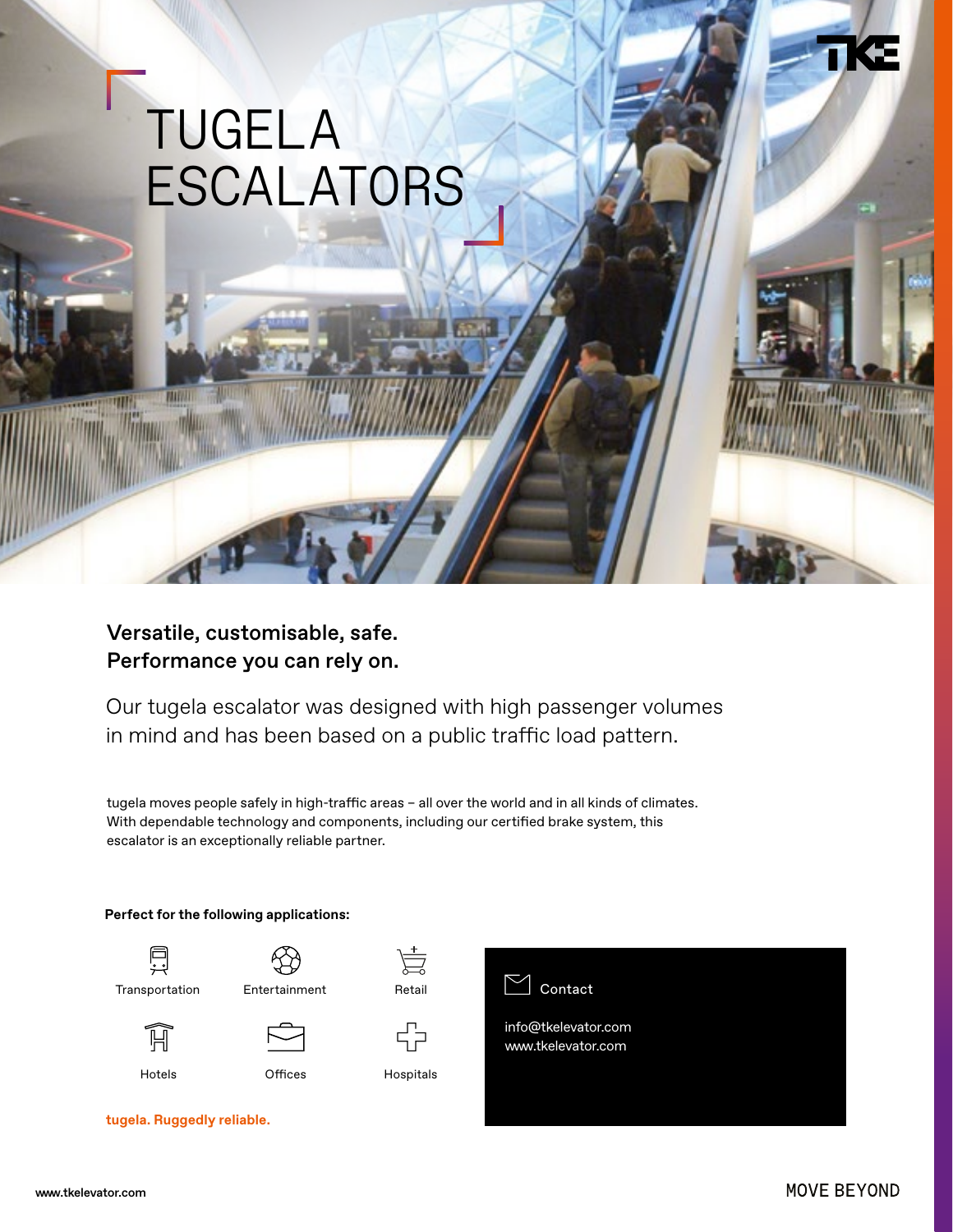## Key benefits

#### **Sustainable investment**

A traffic escalator is an investment in your infrastructure. With its high-quality critical components, including the step chain and drive unit, tugela is the investment that lasts. It's part of the solution to sustaining your infrastructure for decades to come.

#### **Incredibly versatile**

tugela holds steady in any climate, from high humidity to salty environments to ice-cold temperatures. Technical options like heated handrails and automated chain lubrication, along with product features such as a galvanised supporting structure, make tugela totally weatherproof.

#### **Maximum planning freedom**

Space, across all three dimensions, is a critical resource in any modern urban environment. That's why tugela uses it wisely. tugela is one of the segment's most compact escalators with the highest possible rise for maximum freedom during project planning.

#### **Highly customisable**

Some projects are more complex than others and need tailored solutions. tugela's scalable technologies, such as its highly adjustable controller, ensure you get an escalator perfectly tailored to your needs.

## Technical specifications

**Maximum rise** Metres

22

**Inclination Degrees** 

24.5 | 27.3 30 | 35

**Step width Millimetres** 

600 | 800 1,000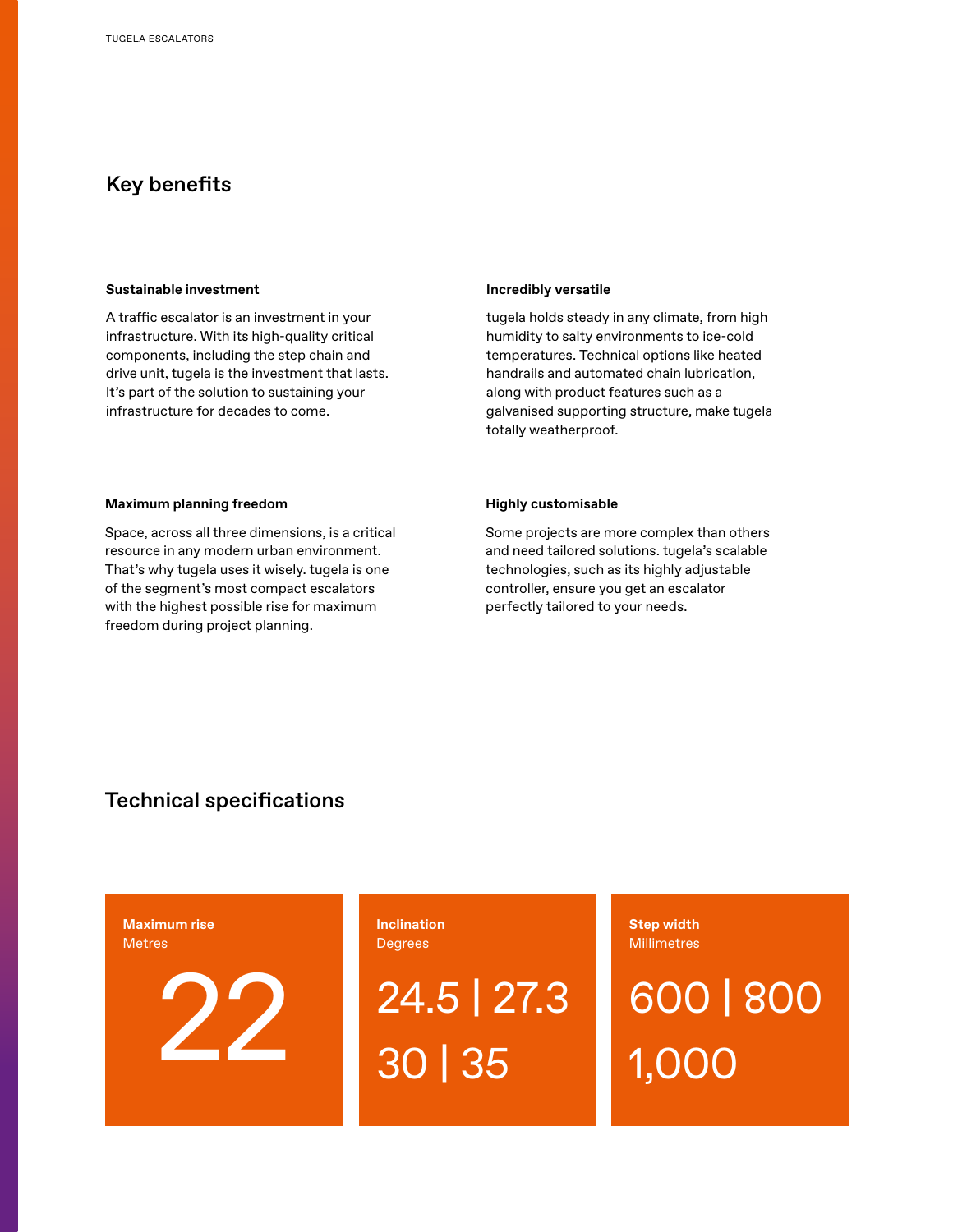## tugela specifications

| tugela escalator                            |                                                                  |
|---------------------------------------------|------------------------------------------------------------------|
|                                             |                                                                  |
| Max. rise (metres)                          | 22                                                               |
| Max. capacity (people/hour)                 | 8,200                                                            |
| Inclination (degrees)                       | 24.5   27.3   30   35                                            |
| Applications                                | Pedestrian traffic                                               |
| Step chain roller                           | Inside                                                           |
| Handrail drive location                     | Truss                                                            |
| Handrail shape                              | U-shape   V-shape                                                |
| Climate conditions                          | Indoor   Outdoor                                                 |
| Nominal step width (millimetres)            | 600   800   1,000                                                |
| Speed (metres/second)                       | 0.5   0.65   0.75                                                |
| Horizontal run (millimetres)                | 800   1,200   1,600                                              |
| Transition radii Top   Bottom (millimetres) | 1,050   1,050<br>1,500   1,050<br>2,000   2,600                  |
| <b>Balustrade</b>                           | Robust   Metal   Sandwich                                        |
| Aesthetic lights                            | Balustrade   Skirt   Truss<br>Ambient cladding   Soffit cladding |
| <b>Traffic lights</b>                       | Floor plate   Decking   Newel   Column                           |
| Safety lights                               | Step gap I Comb plate                                            |
| Drive unit                                  | Chain drive I Direct drive                                       |
| Possible energy efficiency class            | $A^{++}$                                                         |

We reserve the right to make technical modifications to our products at any time and exclude all liability. The thresholds shown depend on configuration details and may vary in individual cases. The availability of options and features also depends on individual configurations. Illustrations are intended to aid general understanding and may differ from the actual design.